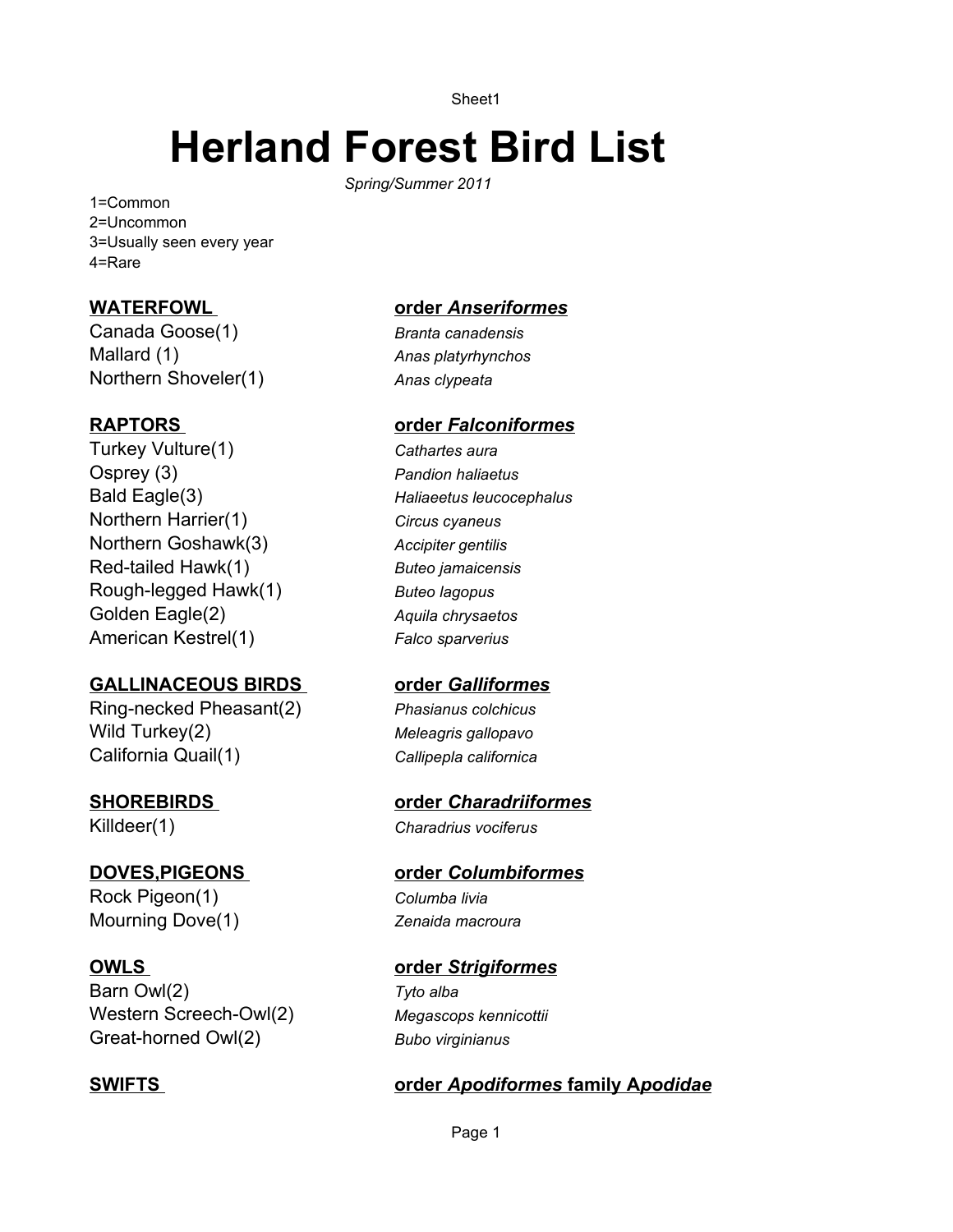Vaux's Swift(1) Chaetura vauxi

## **HUMMINGBIRDS**

Anna's Hummingbird(2) Calliope Hummingbird(2) Blk-chinned Hummingbird(3) Archilochus alexandri Rufous Hummingbird(1) *Selasphorus rufus*

## **WOODPECKERS**

Lewis's Woodpecker(1) Acorn Woodpecker(3) Downy Woodpecker(1) Hairy Woodpecker(1) Northern Flicker(1) Red-naped Sapsucker(3) *Sphyrapicus nuchalis* Pileated Woodpecker(2) *Dryocopus pileatus*

# **CORVIDS**

Blue Jay (5) Western Scrub-Jay(1) Black-billed Magpie(1) American Crow(1) Common Raven(1) Steller's Jay(1) *Cyanocitta stelleri*

# **PASSERINE BIRDS**

**LARKS, SWALLOWS**  Purple Martin(3) Tree Swallow(1) Violet-green Swallow(1) Barn Swallow(1)

# **CHICKADEES,BUSHTIT**

Black-capped Chickadee(1) Mountain Chickadee(1)

**NUTHATCHES,CREEPER**  Red-breasted Nuthatch(1) Brown Creeper(2)

**WRENS**  House Wren(1)

#### Sheet1

## **order** *Apodiformes* **family** *Trocilidae*

*Calypte anna Stellula calliope*

#### **order P***iciformes*

*Melanerpes lewis Melanerpes formicivorus Picoides pubescens Picoides villosus Colaptes auratus*

#### **order Corvida**

*Cyanocitta cristata Aphelocoma californica Pica hudsonia Corvus brachyrhynchos Corvus corax*

#### **order** *Passeriformes*

**family** *Hirundinidae Progne subis Tachycineta bicolor Tachycineta thalassina Hirundo rustica*

**family Paridae** Poecile atricapillus *Poecile gambeli*

**family S***ittidae* Sitta canadensis *Certhia americana*

**family** *Troglodytidae Troglodytes aedon*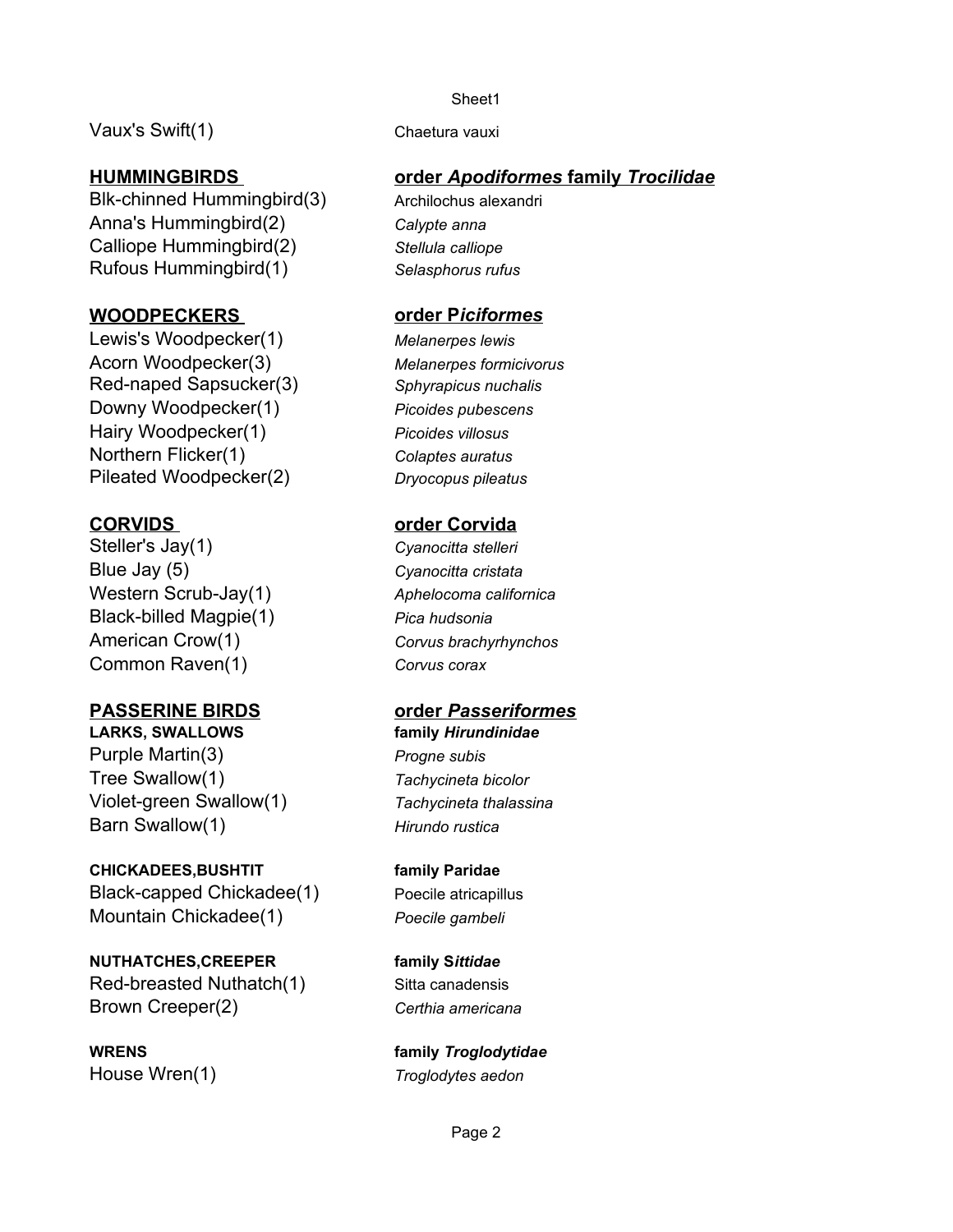Winter Wren(1)

**KINGLETS**  Golden-crowned Kinglet(1) Ruby-crowned Kinglet(1)

#### **THRUSHES**

Western Bluebird(1) Mountain Bluebird(1) Hermit Thrush(1) American Robin(1) Varied Thrush(1) Swainson's Thrush(1) *Catharus ustulatus*

**WAXWINGS, STARLING**  Cedar Waxwing(1) European Starling(1)

**WARBLERS**  Orange-crowned Warbler(1) Yellow-rumped Warbler(1)

**TANAGER**  Western Tanager(1)

#### **SPARROWS**

Spotted Towhee(1) Chipping Sparrow(1) Fox Sparrow(1) Song Sparrow(1) White-crowned Sparrow(1) Golden-crowned Sparrow(2) Dark-eyed Junco(1) House Sparrow(1)

**BLACKBIRDS, ORIOLES**  Red-winged Blackbird(1) Western Meadowlark(1) Brewer's Blackbird(1)

**FINCHES,WEAVER FINCH**  Pine Grosbeak(4) Purple Finch(2)

#### Sheet1

*Troglodytes hiemalis*

**familiy R***egulidae Regulus satrapa Regulus calendula*

**family** *Turdidae Sialia mexicana Sialia currucoides Catharus guttatus Turdus migratorius Zoothera naevia*

*family Bombycillidae/Stidinidae Bombycilla cedrorum Sturnus vulgaris*

**familiy** *Parulidae Vermivora celata Dendroica coronata*

**family** *Thraupidae Piranga ludoviciana*

# **family** *Passeridae/Emberizidae Pipilo maculatus Spizella passerina Passerella iliaca Melospiza melodia Zonotrichia leucophrys Zonotrichia atricapilla*

*Junco hyemalis Passer domesticus*

**family I***cteridae Agelaius phoeniceus Sturnella neglecta*

*Euphagus cyanocephalus*

**family** *Fringillidae* Pinicola enucleator *Carpodacus purpureus*

Page 3